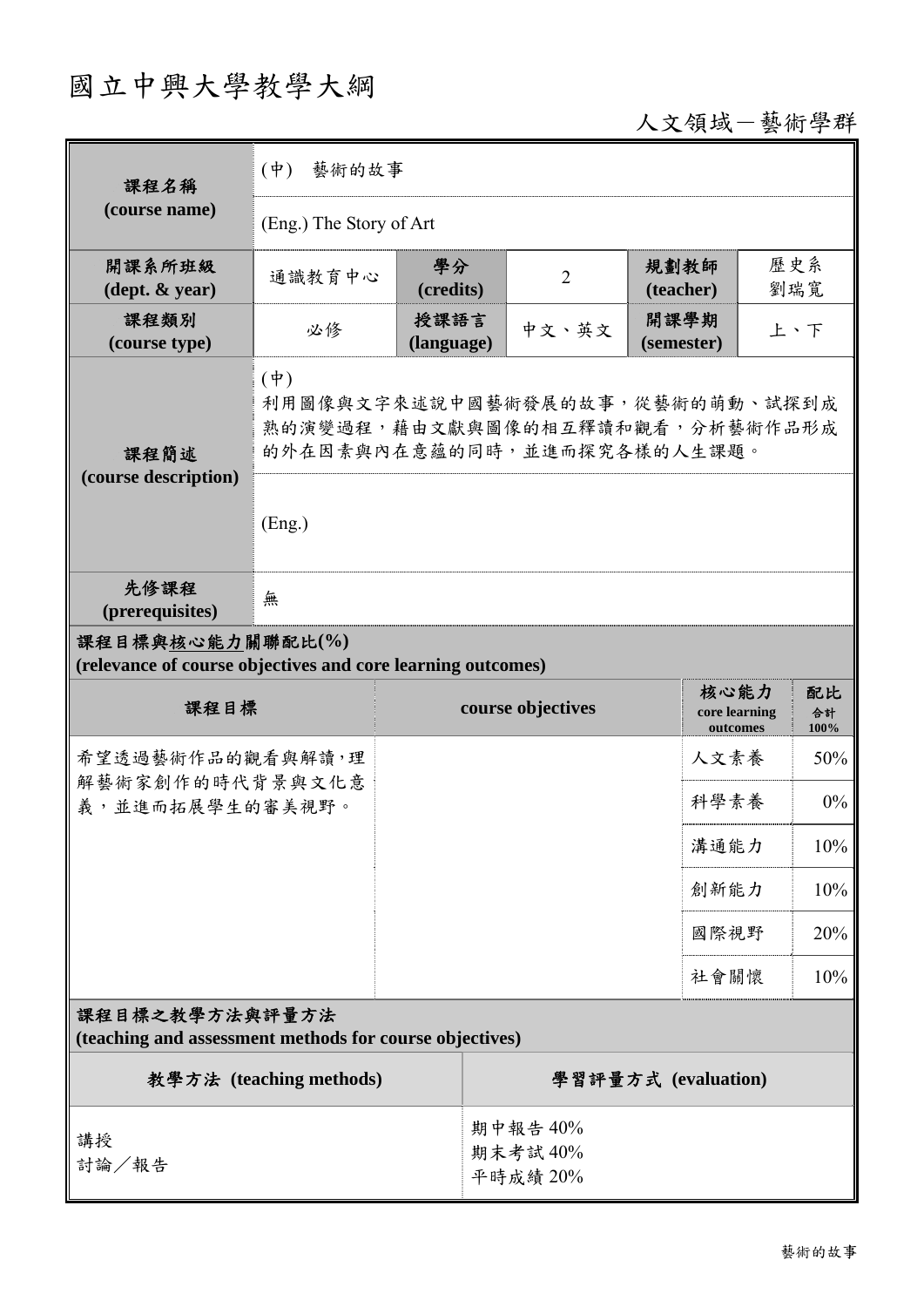## 授課內容(單元名稱與內容、習作**/**考試進度、備註) **(course content and homework/tests schedule)**

| 週次             | 授<br>綱<br>課<br>大        |
|----------------|-------------------------|
| 1              | 導論                      |
| $\overline{2}$ | 觀看之道                    |
| 3              | 藝術與政治:青銅的時代             |
| $\overline{4}$ | 造型藝術的時代風格               |
| 5              | 生死之域:圖畫的作用              |
| 6              | 觀看影片【考古中國:馬王堆傳奇】        |
| 7              | 畫家的文學世界                 |
| 8              | 唐人素描:豐肥為美的世代            |
| 9              | 期中報告                    |
| 10             | 感神通靈的筆:唐人畫馬             |
| 11             | 自然的山水:寫萬里江山於咫尺小幅        |
| 12             | 走進美術館:【山中桃花源:貝聿銘與美秀美術館】 |
| 13             | 畫家的生命抉擇:藝術家的政治意識        |
| 14             | 放蕩於江湖:黃公望與富春山居圖         |
| 15             | 藝術中的經濟因素:皇室與私人贊助者       |
| 16             | 品味生活:送別與品茗              |
| 17             | 圖畫顯影:【戴珍珠耳環的少女】/【夜巡林布蘭】 |
| 18             | 期末考試                    |

教科書**&**參考書目(書名、作者、書局、代理商、說明) **(textbook & other references)**

- 1. 高居翰(James Cahill),《中國繪畫史》,李渝譯(台北:雄獅圖書公司,1990)
- 2. 石守謙等,《中國古代繪畫名品》(台北:雄獅圖書公司,1986)
- 3. 鈴木敬,《中國繪畫史》(上卌&圖版索引),魏美月譯(台北:故宮博物院,1987)
- 4. 楊仁愷主編,《中國書畫》(台北:南天出版社,1992)
- 5. 中國美術全集編輯委員會編,《中國美術五千年》(一~八卷)(北京:人民美術出版社等, 1991)
- 6. 郭繼生編,《美感與造型》(台北:聯經事業出版公司,1982)
- 7. 石守謙,《風格與世變──中國繪畫史論文集》(台北:允晨文化公司,1996)
- 8. 石守謙,《從風格到畫意──反思中國美術史》(台北:石頭出版社,2010)
- 9. 黃貞燕、林銘勇、許景麗編,《中國美術備忘錄》(台北:石頭出版社,1997)
- 10. 詹姆斯·埃爾金斯(James Elkins),《繪書與眼淚》(Pictures and Tears) (台北:左岸文化, 2004)